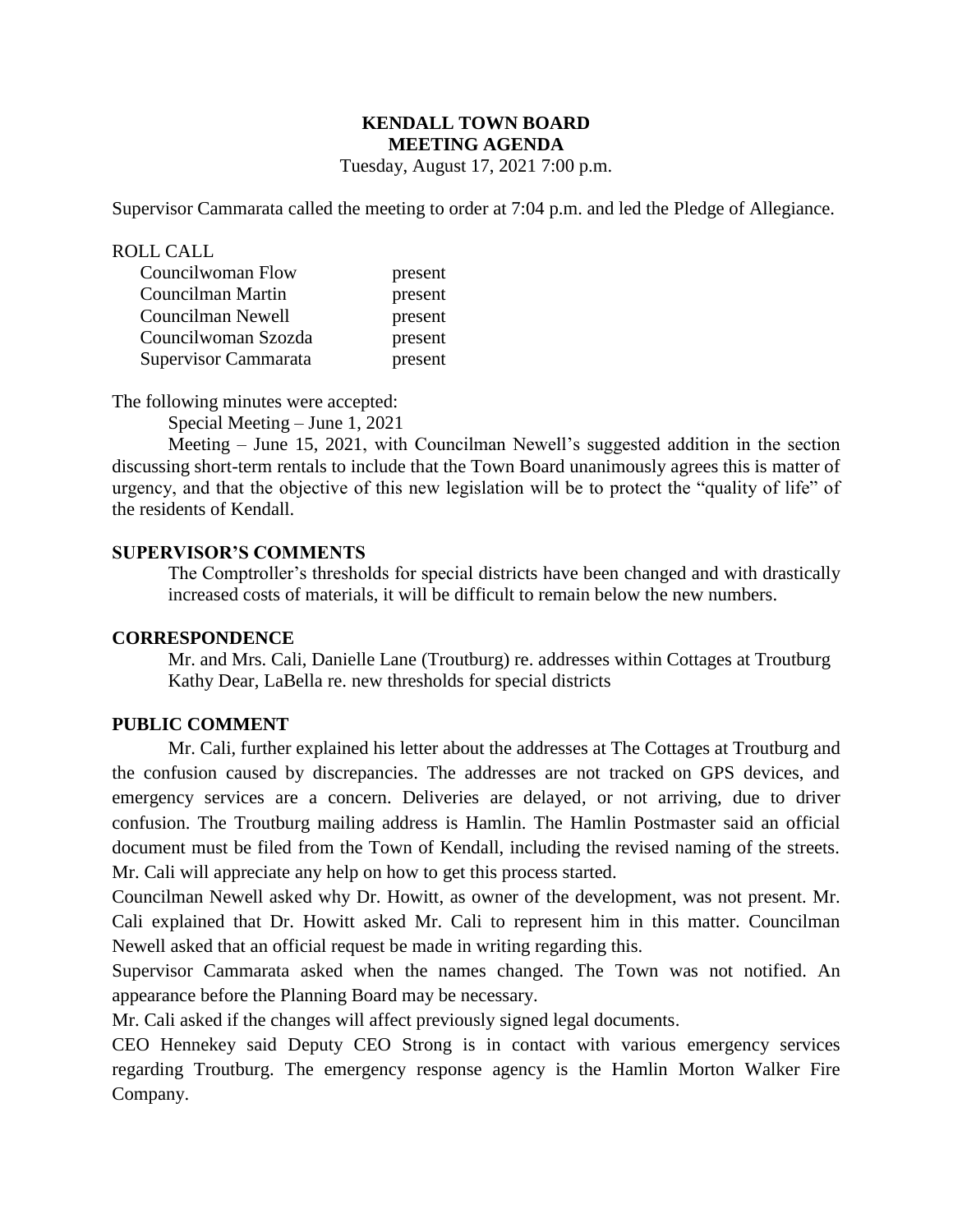Councilwoman Szozda said that it is clear that there are multiple issues, some of which may be town concerns. She suggested that the concerns should be listed and should encompass all the concerns, so they can all be addressed at once.

Mr. Cali will attend the next Planning Board meeting.

Councilman Newell commented that his street (Norway Heights) is pleased that noise from the pool area does not carry.

## **REPORTS OF COMMITTEES, BOARDS AND DEPARTMENT HEADS**

#### **Standing Committees**

 Public Safety/Emergency Services & Occupational Safety – Martin Buildings & Grounds – Martin Highway – Martin No report.

Community Relations - Flow Culture & Recreation – Flow Information Services – Flow There is a family movie night planned for Friday, August 20th.

Human Resources and Ethics – Szozda Employee Benefits – Szozda No report.

Planning, Zoning & Agriculture – Newell Solar projects are progressing. Both Planning and Zoning Board of Appeals have been involved.

Finance, Taxes & Special Districts – Cammarata

## **Boards**

Planning Board – P. Pfister, Chair – no report Zoning Board – P. Bolton, Chair – no report

## **Department Heads**

Assessor – L. Ames – no report

Code Enforcement – P. Hennekey There was a deadly house fire this month on Petersmith Road.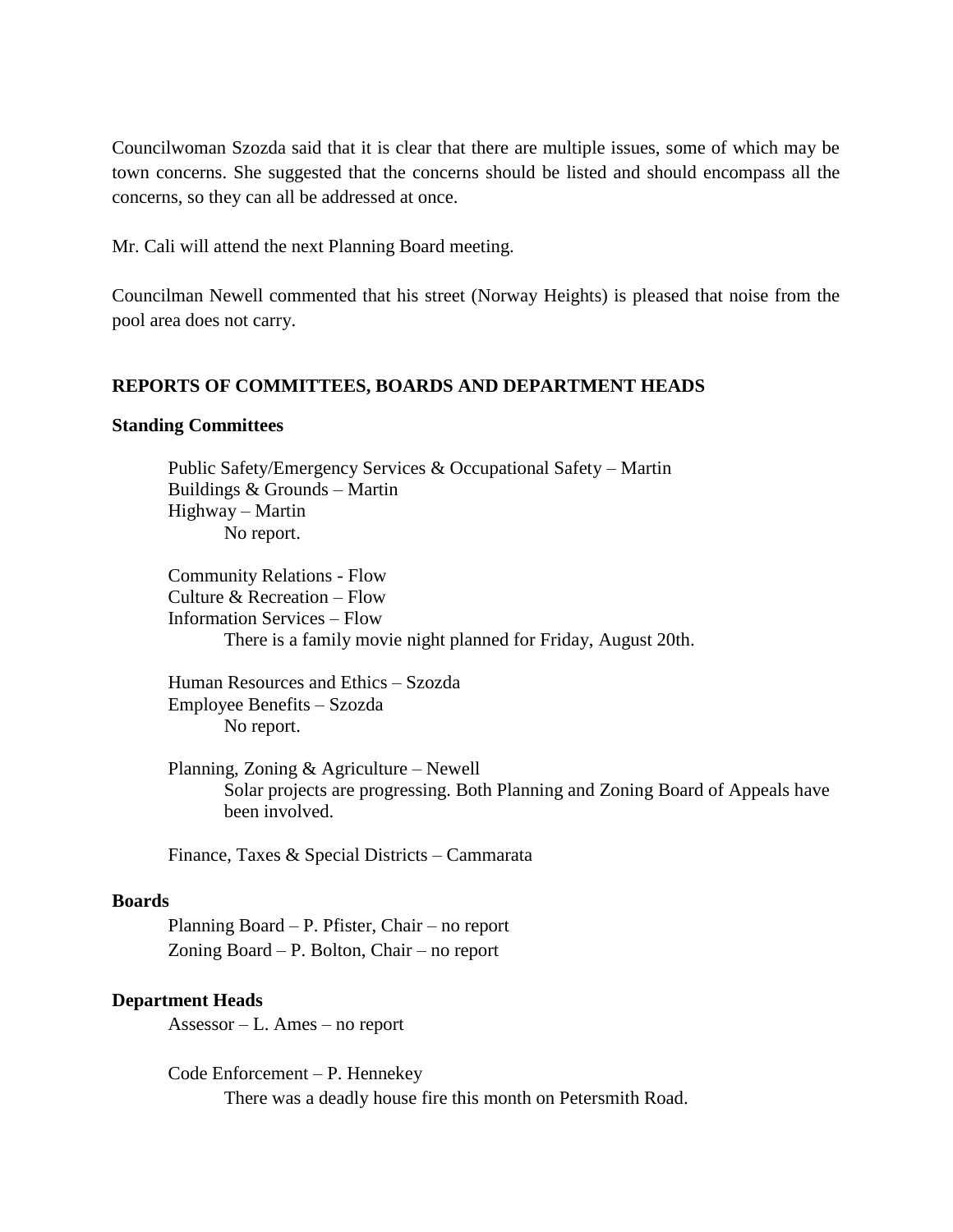A permit has been issued for a new build on Kenmor Road. There have been several building permits and property maintenance issues addressed.

Highway - W. Kruger – no report Historian – K. Corcoran – no report Recreation – M. Werth – no report Town Clerk – A. Richardson – written report submitted Town Justice – D. Kluth – written report submitted Supervisor – A. Cammarata – written report submitted

## **RESOLUTIONS**

Councilwoman Flow made the following motion, which was seconded by Councilman Martin:

# **RESOLUTION 78-0821 EAGLE SCOUT RECOGNITION**

Whereas Nicholas Lee Wolf was a student in the Holley Central School District, Town of Murray, Orleans County, New York and

Whereas, this young man is a member of the Boy Scouts of America, and has been involved with Troop 94 located in the Town of Kendall, and

Whereas he has, through years of hard work and dedication, demonstrated leadership to his troop and community, culminating in the achievement of Eagle Scout rank, an award of the highest merit, now

Therefore, be it resolved that the Town Board of the Town of Kendall, Orleans County, New York does hereby recognize the efforts, dedication and leadership shown by Nicholas Lee Wolf in his attainment of the rank of Eagle Scout and,

Further, on behalf of all of the residents of the Town of Kendall, we commend and congratulate this young man on his attainment of the rank of Eagle Scout and,

Further, we wish him well in all of his endeavors.

Supervisor Cammarata called for a vote, which resulted in all ayes, and declared the motion carried.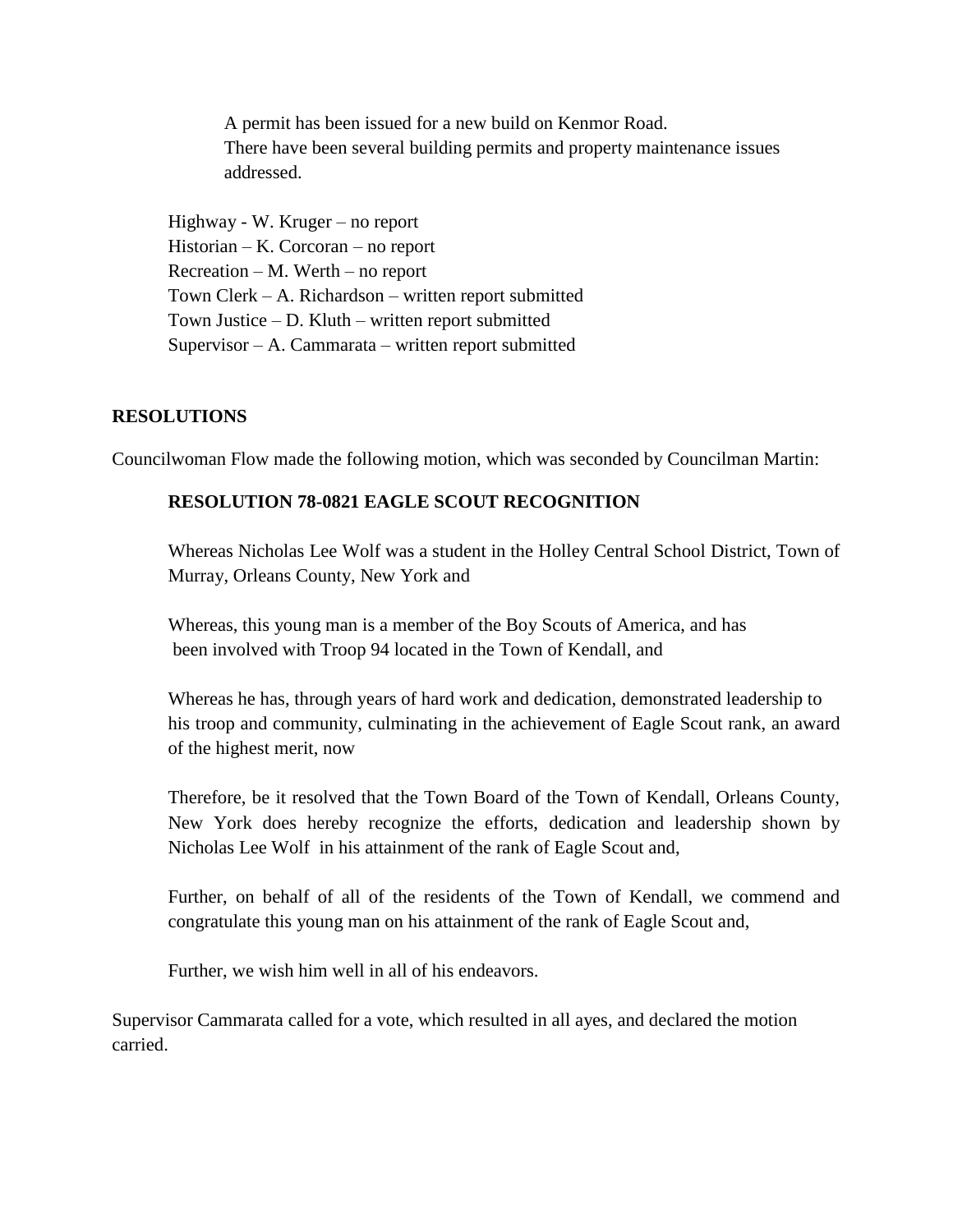Councilman Newell made the following motion, which was seconded by Councilwoman Flow:

## **RESOLUTION 79-0821 BUDGET TRANSFER**

Be it resolved to decrease General Account, A1355.12, Assessor Extra Help, \$200.00 and Increase General Expenses Accounts: A1355.40, Assessor Contractual \$200.00.

Supervisor Cammarata called for a vote, which resulted in all ayes, and declared the motion carried.

Councilman Martin made the following motion, which was seconded by Councilwoman Szozda:

# **RESOLUTIONS 80-0821 BUDGET AMENDMENT**

Be it resolved to increase Highway Revenue Account, DA 2302, Snow and Ice Services Other Government, \$15,000, and increase Highway Expense Account, DA5110.10, Maintenance of Street Salary, \$15,000.00.

Supervisor Cammarata called for a vote, which resulted in all ayes, and declared the motion carried.

Councilwoman Szozda made the following motion, which was seconded by Councilwoman Flow:

# **RESOLUTION 81-0821 JCAP JUSTICE COURT GRANT APPLICATION**

Be it hereby resolved to authorize the Kendall Town Justice Department to apply for a Justice Court Assistance Program Grant in the 2021-2022 cycle, for up to \$30,000 (thirty thousand dollars).

Supervisor Cammarata called for a vote, which resulted in all ayes, and declared the motion carried.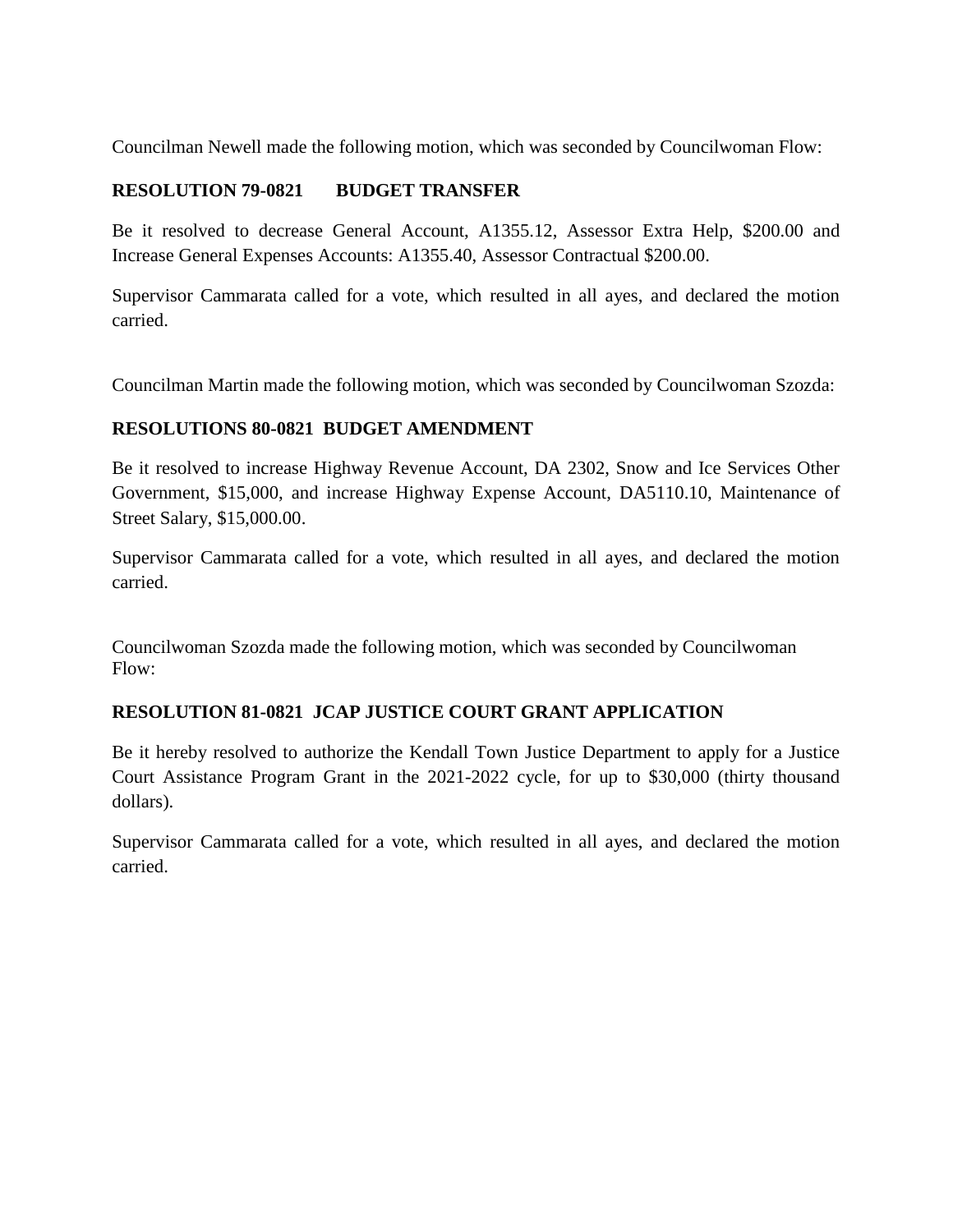Councilwoman Flow made a motion to pay the claims as presented on Abstract 8. This motion was seconded by Councilman Newell. All were in favor.

## **PAYMENT OF CLAIMS**

| General Fund                | Abstract 8 | \$33,536.60  | Vouchers 496-524,558     |  |
|-----------------------------|------------|--------------|--------------------------|--|
| Highway Fund                | Abstract 8 | \$126,977.99 | Vouchers 498,522,525-554 |  |
| <b>Light District One</b>   | Abstract 8 | \$329.89     | Voucher 512              |  |
| <b>Light District Two</b>   | Abstract 8 | \$208.70     | Voucher 512              |  |
| <b>Light District Three</b> | Abstract 8 | \$97.29      | Voucher 512              |  |
| Water District Two          | Abstract 8 | \$38.00      | Voucher 555              |  |
| <b>Water District Three</b> | Abstract 8 | \$76.00      | Voucher 555              |  |
| Water district Four         | Abstract 8 | \$297.00     | Voucher 555              |  |
| <b>Water District Five</b>  | Abstract 8 | \$110.00     | Voucher 555              |  |
| Water District Six          | Abstract 8 | \$57.91      | Vouchers 523,556         |  |
| Water District Ten          | Abstract 8 | \$250.00     | Voucher 557              |  |
| \$161,979.38                |            |              |                          |  |

## PENDING ISSUES

Morton Union Cemetery – monument repair is complete and surveying can begin as soon as the weather is conducive.

Clean Energy Community – moving forward with community aggregate program

Sewer District formation – a meeting was held with several parties, and Monroe County has approved the plan. The DEC approval is pending, but expected to go smoothly. The construction costs have increased substantially, so the REDI commission will be approached for additional funding.

Cemetery mapping – will wait until the survey is complete

Short-term rental properties – several conference calls have occurred, and much work has been done "offline". The current direction is to incorporate desired changes into the current code, rather than create a new local law. The next meeting should result in a first draft for review by the Town Board and others.

Mr. Cali added that the Troutburg Planned Unit Development has at least one STR and that the current residents there would like to be kept up to date regarding, and be involved with, new regulations.

#### Energy Audit – National Grid

Councilman Martin said National Grid requires a letter of authorization to continue the audit. Supervisor Cammarata suggested this be done through resolution.